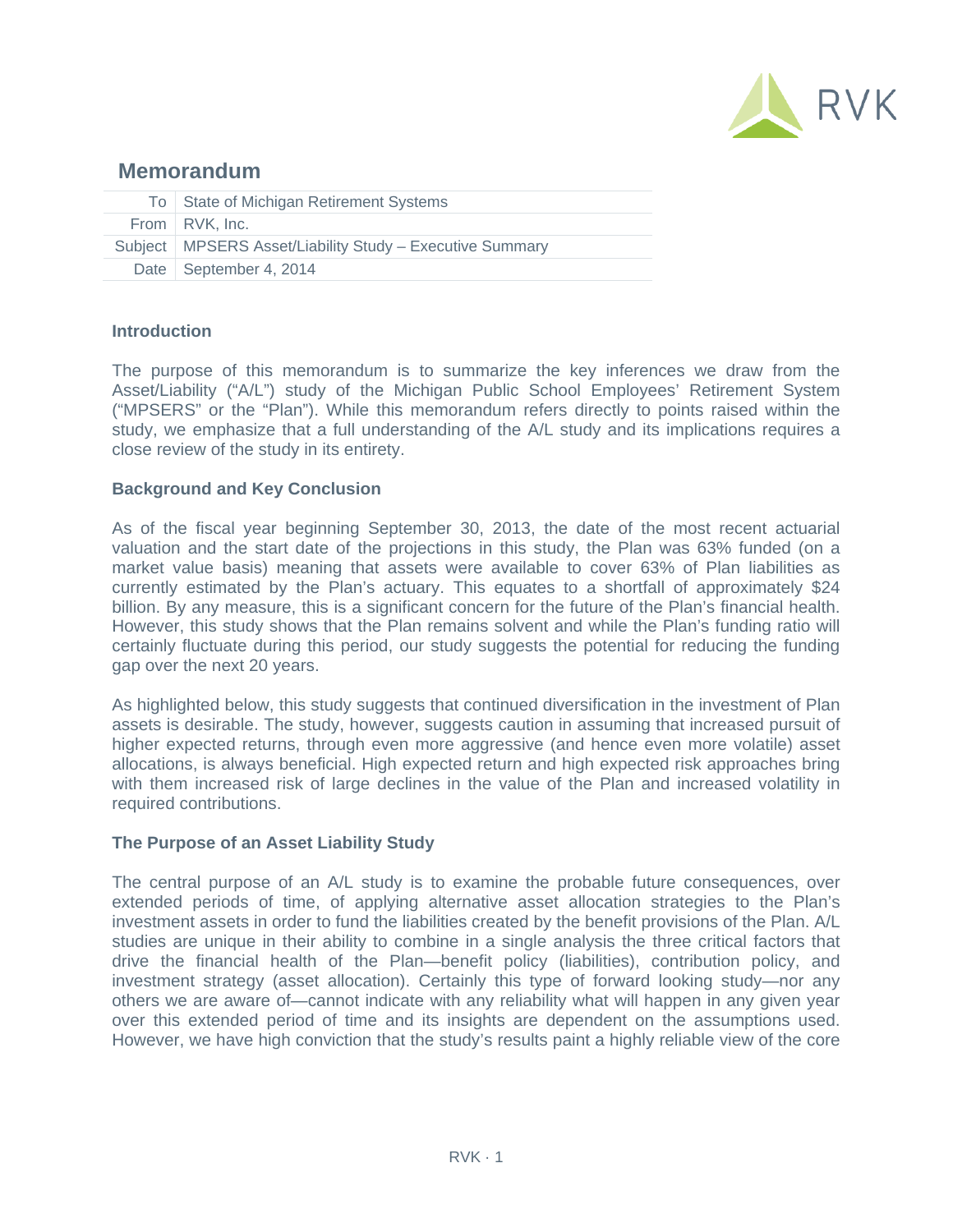

long-term trends in the Plan's financial health. Best practice, in our judgment, is to take the general direction suggested as most appropriate by this study with its unique consideration of liabilities, contribution policy and trending liquidity needs and refine it in an asset allocation study where implementing the Plan's structure can reflect the pragmatic considerations of investing in the capital markets present at any given point in time.

## **Deterministic versus Stochastic**

In this study, we examined a series of related questions associated with this central purpose, projecting future outcomes under two distinctly different methodologies:

- 1. a **deterministic** basis (all underlying assumptions, liabilities, contributions and most critically investment returns, are achieved precisely and without variance in each and every year); and
- 2. a **stochastic** basis (outcomes for investment returns vary each year according to estimated volatility with contribution *requirements* following suit while *actual* contribution policy and liabilities remains in their current form).

# **Key Results**

Below you will find a series of important findings, forecasts, and conclusions drawn from the body of the study. While the remarks are presented here to allow a quick assessment of some of the key findings, they represent only a sampling of the fundamental elements of the study. We emphasize that a solid understanding of each element requires that they be reviewed as they are presented in the study itself within their surrounding context (please note the frequent page references to the full study). This is especially important to understanding the findings which represent *probable, but not certain,* outcomes as analyzed in the stochastic section of the study.

### *At the Outset:*

- As of September 30, 2013 (the date of the actuarial valuation used to model liabilities), the Plan's market value funded ratio (available assets to fund benefit obligations) was 63% (page 6).
- The number of active MPSERS members is currently approximately equal to the number of inactive members. Over time, the inactive population is projected to grow and begin to quickly outnumber the active member population (page 8). The maturing demographics of the Plan is an important factor when considering the findings on Plan risk/return options and the projected status of Plan liquidity below.

*Deterministic Analysis: A deterministic analysis assumes full certainty about the future, in particular, certainty of investment returns. Its virtues are that it is simple and that the findings reflect what will happen if the future turns out to be precisely as forecasted—no better, but also no worse.*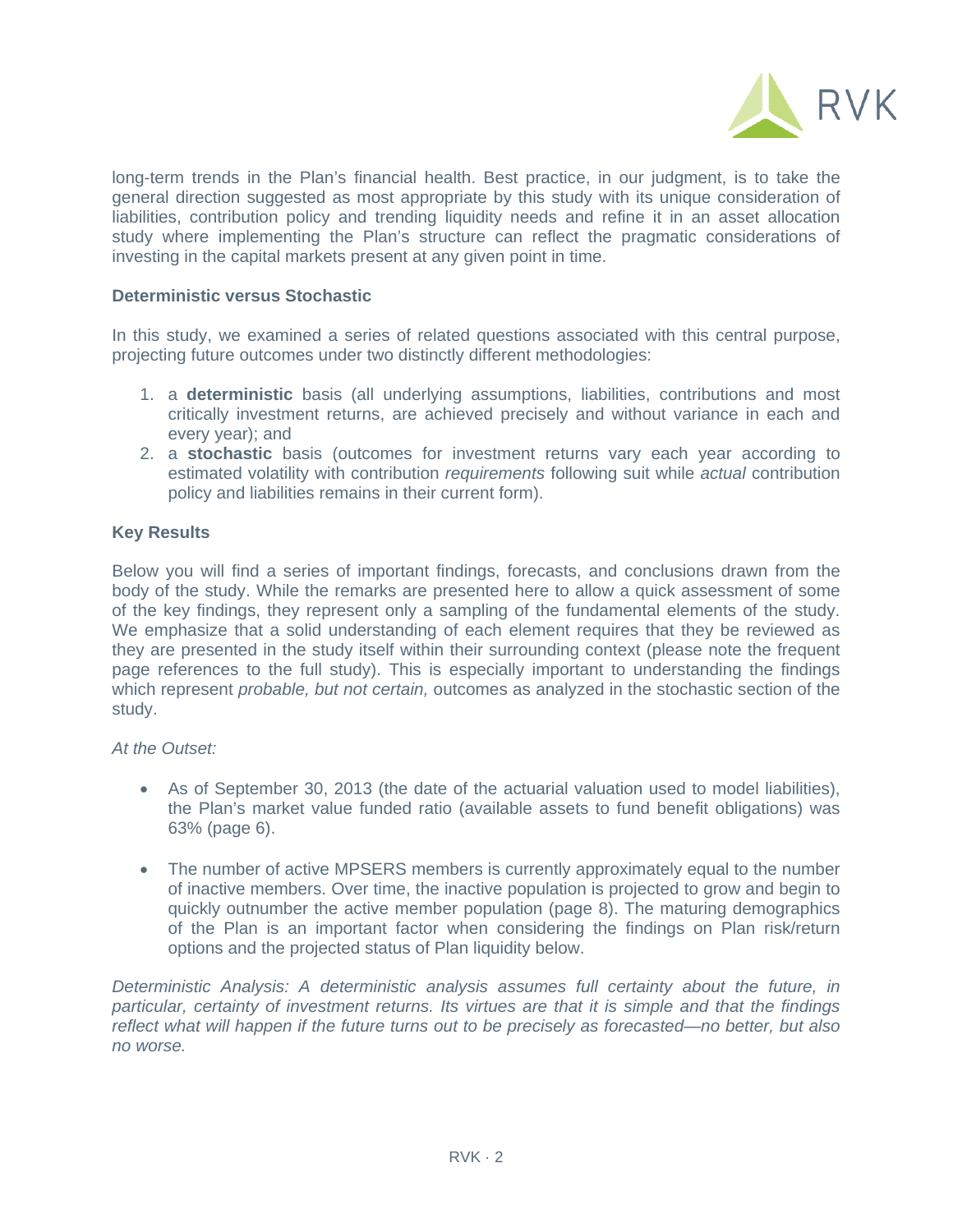

- Benefit payments to Plan participants are expected to increase by more than 50% over the next 20 years (page 9). The rate of annual increase is projected to range between 1% and 3%.
- Total annual dollar contributions (employer and employee) based on actuarially required rates are expected to increase substantially over the next 20 years; from \$2.7 billion in 2013 to \$4.0 billion in 2033 (page 10). *Please note however*, that precise actuarially required rates as they unfold are the purview of the Plan's actuary and are affected by factors other than investment returns and resulting asset values of the Plan.
- Benefit payments currently exceed total contribution inflows annually by more than \$1.8 billion (page 11). Net cash flow, defined as contributions minus benefit payments, is projected to increase over the projection period to about negative \$2.8 billion in 2033 (page 11).
- Aggregate benefit payments are expected to increase by more than 50% over the next 20 years, but actually slightly decrease as a percentage of Plan assets over this same time period (pages 9 and 12). Not only do benefit payments as a percentage of Plan assets decline, they are also healthy and sustainable on an absolute basis during this period. This is an important and positive indication, because increased payout ratios, if they rise sufficiently high, can potentially impose liquidity constraints on the management of the portfolio (inhibiting the ability of the Plan to invest with a long term horizon) therefore limiting the opportunity to invest in less liquid asset classes regardless of the return or risk reducing diversification benefits they offer. The payout ratio is projected to decline from current levels near 11% to about 9% at the end of the projection period. These levels do not, in our opinion, materially inhibit investment opportunities for the Plan (page 12).
- As assets grow each and every year without exception at the assumed rate of return (8.00%), the funding ratio on a market value basis is expected to gradually increase to approximately 89% by 2033 from the current value of 63% (page 17).
- Assuming the current contribution policy remains unchanged, the Plan would need to experience annual returns in excess of 11.7% over the next 10 years or 9.1% over the next 20 years *without exception in each and every year* in order to reach full funding (page 18). Achieving such lofty returns on such a sustained basis is extremely unlikely in our judgment and underscores our conclusion that investment returns alone cannot move the Plan to full funding.
- Experiencing a return of 100 basis points below the Plan's current assumed rate of return of 8.00% (7.00% for Hybrid members) (i.e., 7.00%/6.00%) each year for the 20 year projection period would result in a moderate decline in the projected funding ratio to 81% in year 20 versus 89% at the current assumed rate of return (page 19). Additionally, under this scenario cumulative employer contributions would be \$11.3 billion higher over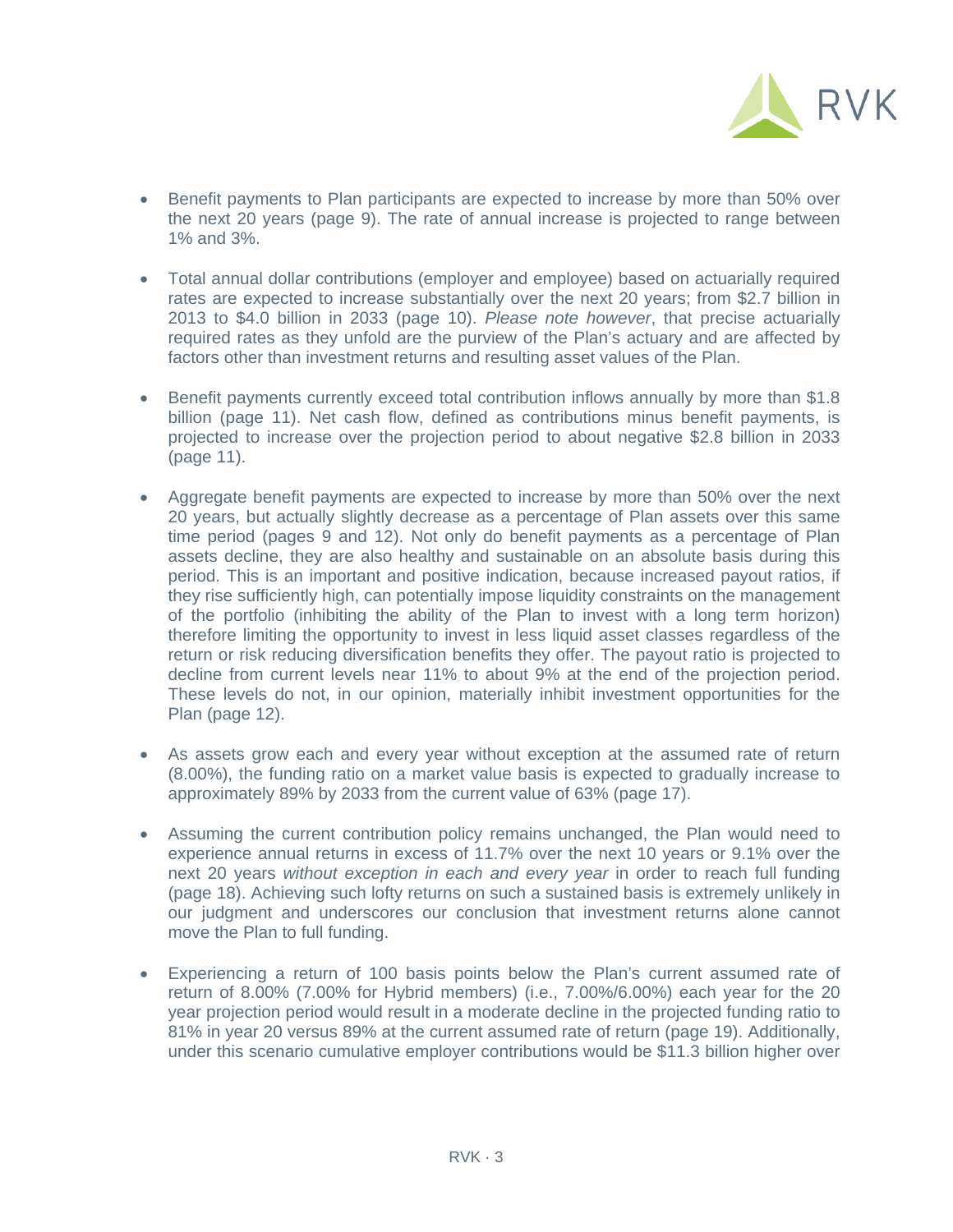

the 20 year period. Given the widely shared concerns about the prospects for a low return environment in the capital markets over the foreseeable future, this is a conclusion that should be thoroughly understood and appreciated. In the event that capital markets do not support returns commensurate with the assumed rate of return, reliance on contributions to complete the payout of the Plan's liabilities effectively increases, especially in later years.

*Stochastic Analysis: Unlike a deterministic analysis, a stochastic analysis does not assume an unvarying stream of expected investment returns year after year. Instead, it reflects the realistic view that pension plan investment returns are—like the investment markets themselves volatile and always uncertain. This means that there are a range of possible outcomes for MPSERS; some are more likely, others less likely, but still possible.* 

*The deterministic approach is useful for gauging the general direction of change and associated consequences, but adding the element of uncertainty—more specifically year to year variability in the performance of the capital markets and the value of the Plan's assets over time—can offer additional insights, albeit along with considerable complexity.* 

Uncertainty in future investment returns is taken into account via a stochastic analysis of four different investment approaches (in the table below and on page 26) including a conservative (low risk, asset protective), a highly aggressive (high return seeking with substantial associated risk) approach, and the Strategic Target and Current Allocation of the Plan. The reason for testing such approaches is that at the heart of the MPSERS situation is a simple question that is difficult to answer: whether the Plan is better off following a strategy that:

- (A) Falls in the general category of higher prospective return with greater risk (i.e. potential for more widely varying outcomes – good or bad), or
- (B) Falls in the general category of lower prospective return with concomitantly lower risk (i.e. a tighter band of likely outcomes).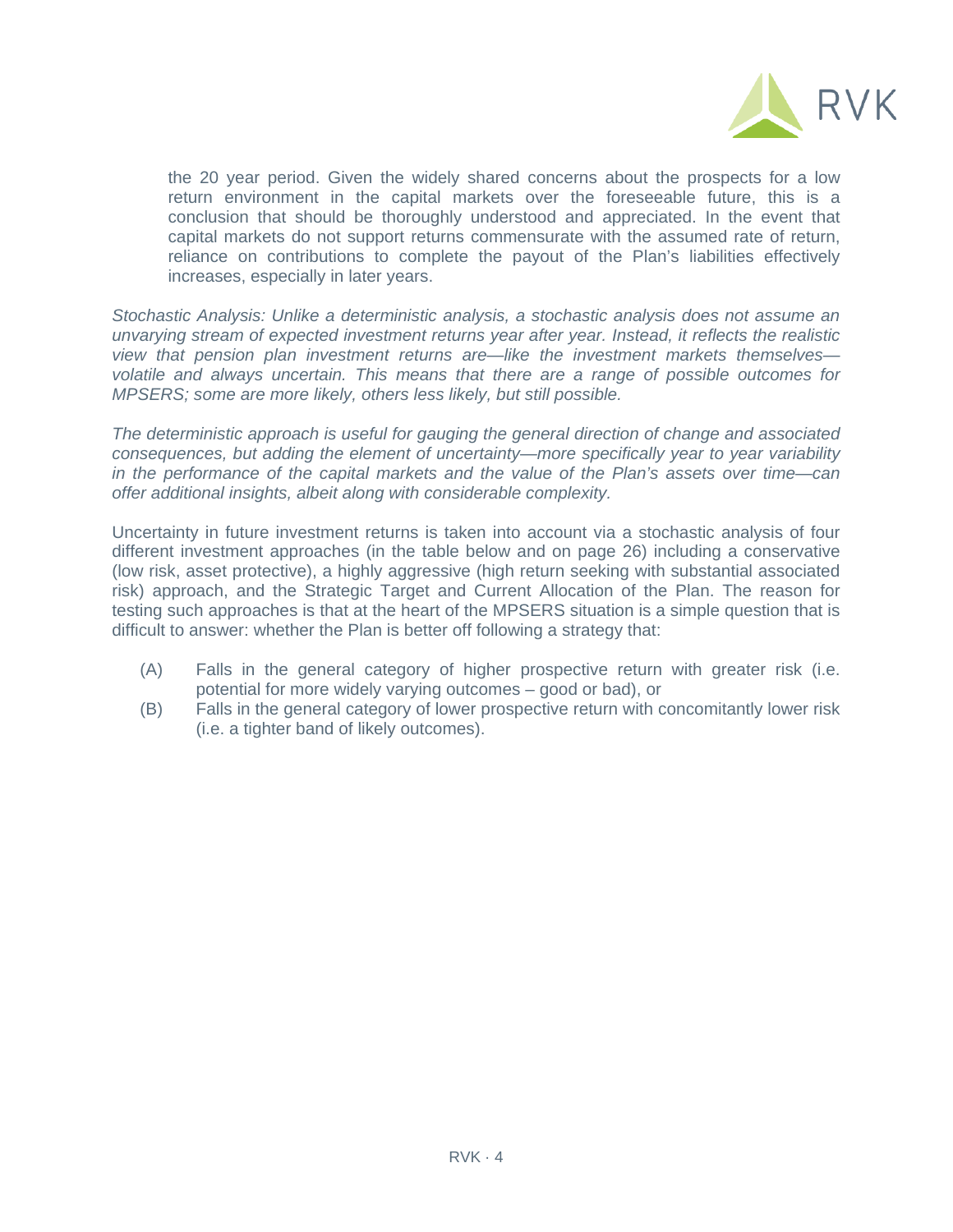

|                                      | <b>Strategic</b><br><b>Target</b> | <b>Current</b><br><b>Allocation</b> | Conservative<br>Portfolio | Aggressive<br>Portfolio |
|--------------------------------------|-----------------------------------|-------------------------------------|---------------------------|-------------------------|
| <b>Broad US Equity</b>               | 28.0                              | 30.3                                | 0.0                       | 35.0                    |
| <b>Broad International Equity</b>    | 16.0                              | 16.1                                | 0.0                       | 20.0                    |
| Int. Duration Fixed Income           | 10.5                              | 11.7                                | 100.0                     | 0.0                     |
| Diversified Infl Strat               | 4.5                               | 4.5                                 | 0.0                       | 0.0                     |
| Real Estate                          | 10.0                              | 9.3                                 | 0.0                       | 15.0                    |
| <b>Absolute Return Strategies</b>    | 6.0                               | 4.4                                 | 0.0                       | 0.0                     |
| Private Equity                       | 23.0                              | 18.4                                | 0.0                       | 30.0                    |
| Cash Equivalents                     | 2.0                               | 5.3                                 | 0.0                       | 0.0                     |
| Total                                | 100                               | 100                                 | 100                       | 100                     |
|                                      |                                   |                                     |                           |                         |
| Capital Appreciation                 | 67                                | 65                                  | 0                         | 85                      |
| Capital Preservation                 | 13                                | 17                                  | 100                       | 0                       |
| Alpha                                | 6                                 | 4                                   | 0                         | 0                       |
| Inflation                            | 15                                | 14                                  | 0                         | 15                      |
|                                      |                                   |                                     |                           |                         |
| <b>Expected Return</b>               | 7.9                               | 7.5                                 | 4.0                       | 8.7                     |
| <b>Risk (Standard Deviation)</b>     | 15.1                              | 14.1                                | 6.0                       | 18.4                    |
|                                      |                                   |                                     |                           |                         |
| Return (Compound)                    | 6.9                               | 6.6                                 | 3.8                       | 7.2                     |
| Return/Risk Ratio                    | 0.5                               | 0.5                                 | 0.7                       | 0.5                     |
| RVK Expected Eq Beta (LC US Eq = 1)  | 0.8                               | 0.7                                 | 0.1                       | 0.9                     |
| RVK Liquidity Metric (T-Bills = 100) | 61                                | 67                                  | 85                        | 56                      |

Essential to answering this question is to ask precisely how MPSERS and the Plan's broader constituencies define what "better off" means. The metrics we use for each to determine whether the Plan is "better off" under one approach versus another are as follows:

- (1) The effect on funding ratio (and thus on contribution rates which decline with higher funding ratios).
- (2) The effect on Plan liquidity (i.e. the Plan's ability to pay annual benefits without major disruption of its strategic asset allocation, the driver of its investment strategy).
- (3) The effect on the trend line and stability of annual contributions.
- (4) The risk of large, sudden, and highly disruptive short-term declines in the Plan's assets over the course of time and the associated effects on contributions and potentially investment decisions.

The results of this analysis are displayed on pages 27 through 42 of the accompanying A/L study. For purposes of this summary, the consequences of choosing A versus B, as described above, is summarized most clearly in the tables on pages 33 and 42 of the study (copied below followed by explanatory comments).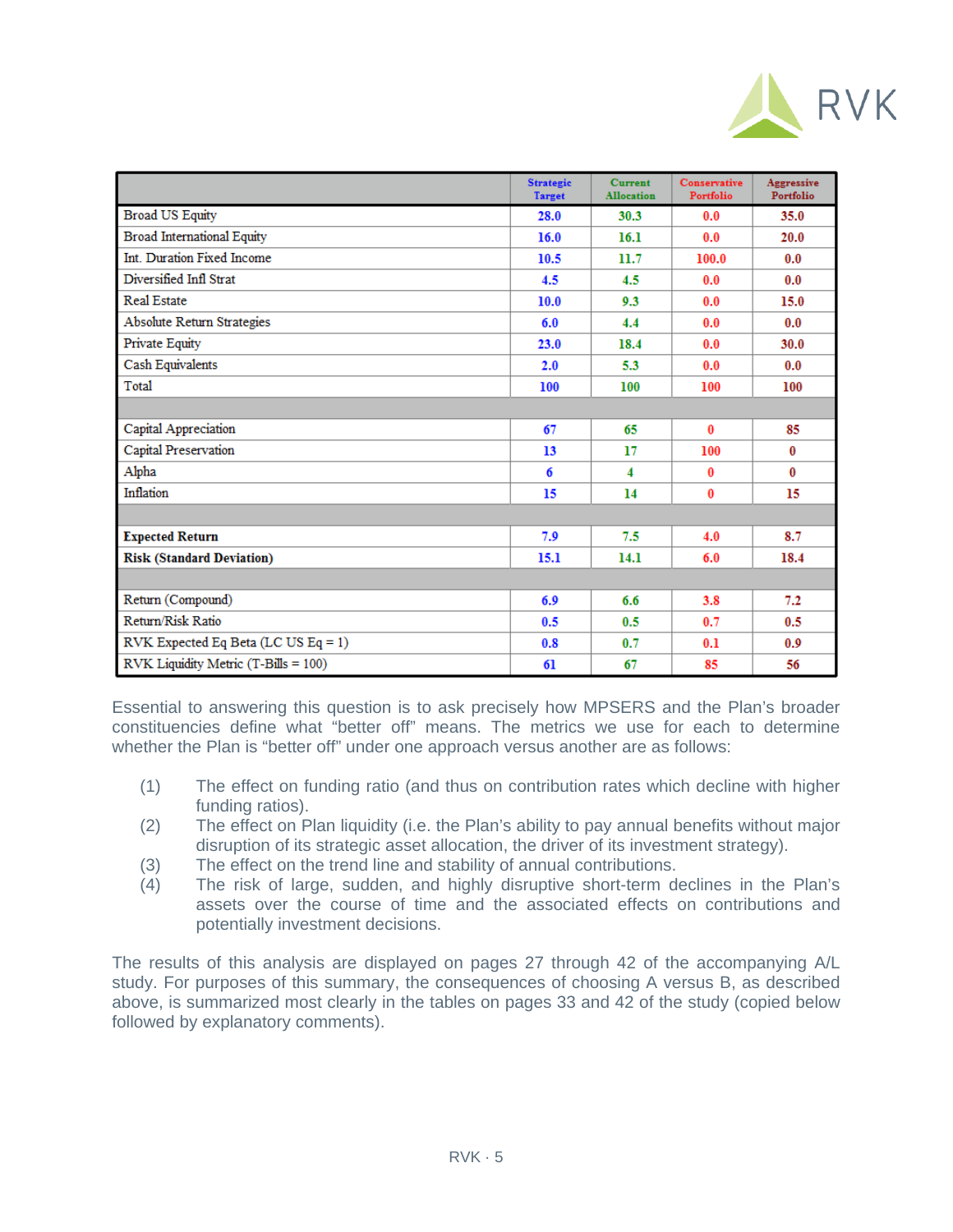

| 20 Years               | <b>Probability of Full</b> | <b>Probability of less than 63%</b> | Probability of less than | <b>Maximum 1 Year Portfolio</b> |  |  |
|------------------------|----------------------------|-------------------------------------|--------------------------|---------------------------------|--|--|
|                        | <b>Funding in 2033</b>     | (Current) Funding in 2033           | 50% Funding in 2033      | <b>Investment Loss</b>          |  |  |
| Strategic Target       | 31%                        | 18%                                 | 4%                       | $-38%$                          |  |  |
| Current Allocation     | 27%                        | 19%                                 | 4%                       | $-36\%$                         |  |  |
| Conservative Portfolio | 0%                         | 43%                                 | 1%                       | -19%                            |  |  |
| Aggressive Portfolio   | 39%                        | 19%                                 | 6%                       | $-47%$                          |  |  |

| 20 Years               | <b>Actuarial Funded Ratio in Year 20</b> |       |                  | Market Funded Ratio in Year 20 |       |                  | <b>Cumulative Employer Contributions</b> |         |        | <b>Payout Ratios</b> |           |               |
|------------------------|------------------------------------------|-------|------------------|--------------------------------|-------|------------------|------------------------------------------|---------|--------|----------------------|-----------|---------------|
|                        | 50th                                     | 5th   | 95 <sub>th</sub> | 50th                           | 5th   | 95 <sub>th</sub> | in Year 20 (Billions)                    |         |        | Year 20              | 2013-2033 |               |
|                        |                                          |       |                  |                                |       |                  | 50th                                     | 5th     | 95th   | <b>Median</b>        | Peak      | <b>Trough</b> |
| Strategic Target       | 82.9%                                    | 60.6% | 185.1%           | 82.5%                          | 51.2% | 198.1%           | \$67.5                                   | \$108.7 | \$14.5 | 10.2%                | 24.5%     | 4.2%          |
| Current Allocation     | 81.2%                                    | 60.9% | 165.0%           | 80.4%                          | 51.7% | 172.6%           | \$70.6                                   | \$108.1 | \$16.6 | 10.5%                | 24.1%     | 4.7%          |
| Conservative Portfolio | 69.4%                                    | 60.8% | 80.4%            | 64.0%                          | 53.1% | 79.2%            | \$94.6                                   | \$107.8 | \$74.8 | 13.0%                | 23.7%     | 10.0%         |
| Aggressive Portfolio   | 86.2%                                    | 58.8% | 268.0%           | 87.2%                          | 49.0% | 283.3%           | \$63.0                                   | \$112.1 | \$11.5 | 9.6%                 | 26.9%     | 2.9%          |

- With the exception of the Conservative Portfolio, the median expected funding ratio at the end of the 20 year study period is higher than the current funding level for all investment options analyzed (pages 32, 33, and 42). This is supportive of the continued utilization of diversified investment approach.
- With the exception of the Conservative Portfolio all portfolios analyzed show a moderate (greater than 25%) probability of full funding in 20 years (page 33). The Conservative Portfolio shows a no probability of full funding in 20 years.
- None of the portfolios show significant probability of extreme payout ratios over the next 20 years (pages 34-37 and 42). However, the peak value for all portfolios is above 20%, a level that does begin to moderately inhibit asset allocation decisions as they relate to illiquid asset classes.
- The cumulative cost of providing the Plan's benefits is met through a combination of contributions and the investment returns on those contributions. The Conservative Portfolio requires the largest increase in cumulative contributions (i.e., the direct funding of benefits) (pages 40 and 42). Even under the very unlikely best-case scenario the Plan would have a funded ratio of about 64%, far lower than any of the other portfolios (page 42). The only redeeming virtue of such an ultra-conservative approach is that the potential for large declines in the value of the fund is significantly mitigated albeit at much higher ongoing costs (contributions) and chronic poor Plan financial health.
- The Aggressive Portfolio does appear to have the highest *probability* of producing full funding by 2033 at 39% (page 33). *However*, it also has a maximum theoretical one-year portfolio decline of 47%—a loss of almost one half of the Plan's assets, significant we believe by any standard. This likelihood of notably larger one year declines within the study period gives pause to the desirability of a far more aggressive approach simply from a quantitative viewpoint. It also suggests it may be a strategy that is extremely difficult for decision makers to sustain over a long period of time. Declines in the total fund market value of this magnitude are a disruptive event from all aspects of Plan management. Yet, the benefit of such an aggressive approach that makes it superficially attractive can only be realized with any probability if the aggressive and highly volatile approach is maintained for several decades through good times, bad times, and